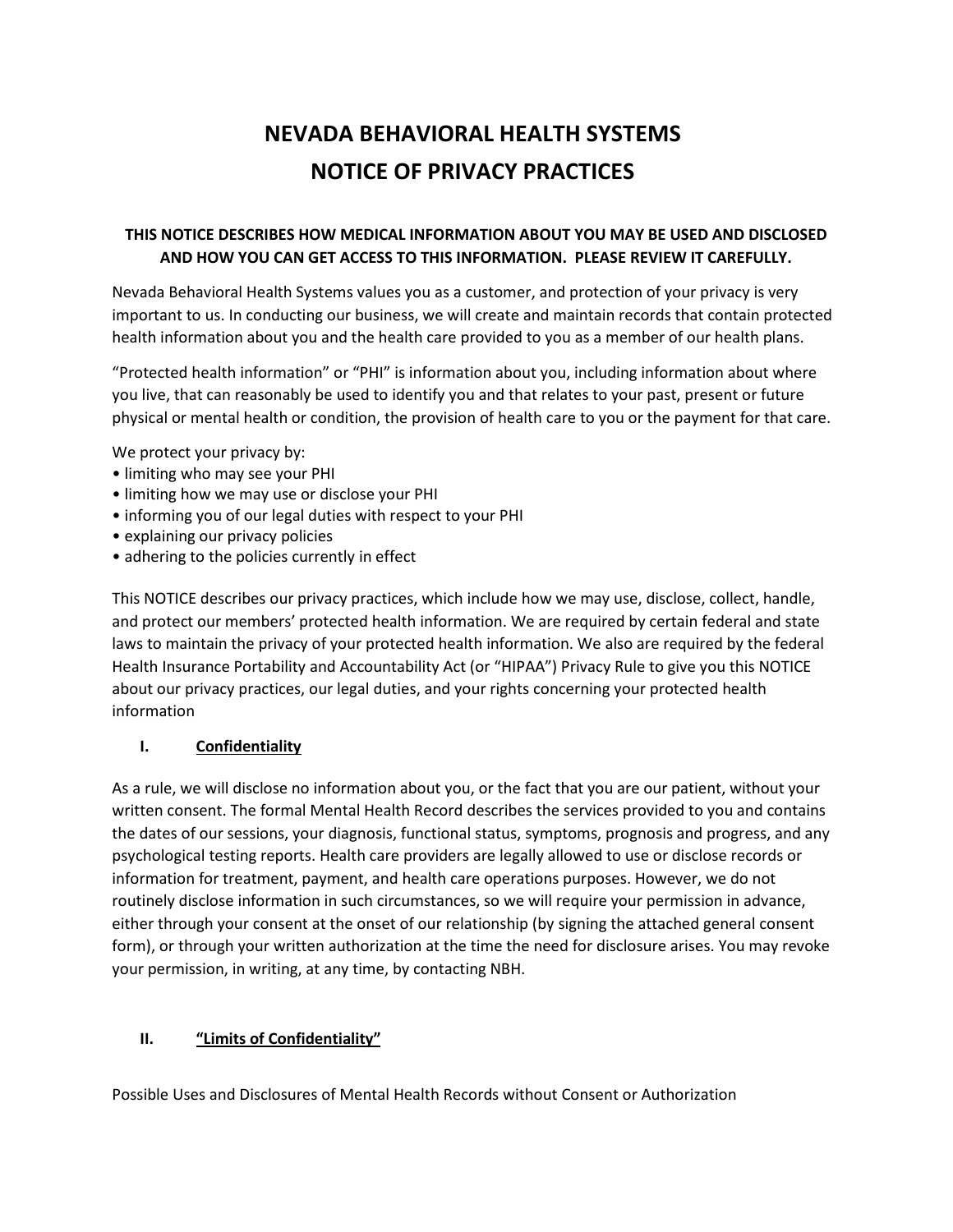There are some important exceptions to this rule of confidentiality. If you wish to receive mental health services from NBH, you must sign the attached form indicating that you understand and accept our policies about confidentiality and its limits.

We may use or disclose records or other information about you without your consent or authorization in the following circumstances, either by policy, or because legally required:

- Emergency: If you are involved in in a life-threatening emergency and we cannot ask your permission, we will share information if we believe you would have wanted us to do so, or if we believe it will be helpful to you.
- Child Abuse Reporting: If we have reason to suspect that a child is being abused or neglected, we are required by Nevada law to report the matter immediately to the Nevada Department of Social Services.
- Adult Abuse Reporting: If we have reason to suspect that an elderly or incapacitated adult is being abused, neglected or exploited, we are required by Nevada law to immediately make a report and provide relevant information to the Nevada Department of Aging and Disability Services.
- Health Oversight: Nevada law requires that licensed therapists report misconduct by a health care provider of their own profession. By policy, we also reserve the right to report misconduct by health care providers of other professions. By law, if you describe unprofessional conduct by another mental health provider of any profession, we are required to explain to you how to make such a report. If you are yourself a health care provider, we are required by law to report to your licensing board that you are in treatment with us if we believe your condition places the public at risk. Nevada Licensing Boards have the power, when necessary, to subpoena relevant records in investigating a complaint of provider incompetence or misconduct.
- Court Proceedings: If you are involved in a court preceding and a request is made for information about your diagnosis and treatment and the records thereof, such information is privileged under state law, and we will not release information unless you provide written authorization, or a judge issues a court order. If we receive a subpoena for records or testimony, we will notify you, so you can file a motion to quash (block) the subpoena. However, while awaiting the judge's decision, we are required to place said records in a sealed envelope and provide them to the Courts Clerk. In Nevada civil court cases, therapy information is not protected by patient-therapist privilege in child abuse cases, in cases in which your mental health is an issue, or in any case in which the judge deems the information to be "necessary for the proper administration of justice." In criminal cases, Nevada has no statute granting therapist-patient privilege, although records can sometimes be protected on another basis. Protections of privilege may not apply if we do an evaluation for a third party or where the evaluation is court-ordered. You will be informed in advance if this is the case.
- Serious Threat to Health or Safety: Under Nevada law, if we are engaged in professional duties and you communicate to us a specific and immediate threat to cause serious bodily injury or death, to an identified or to an identifiable person, and we believe you have the intent and ability to carry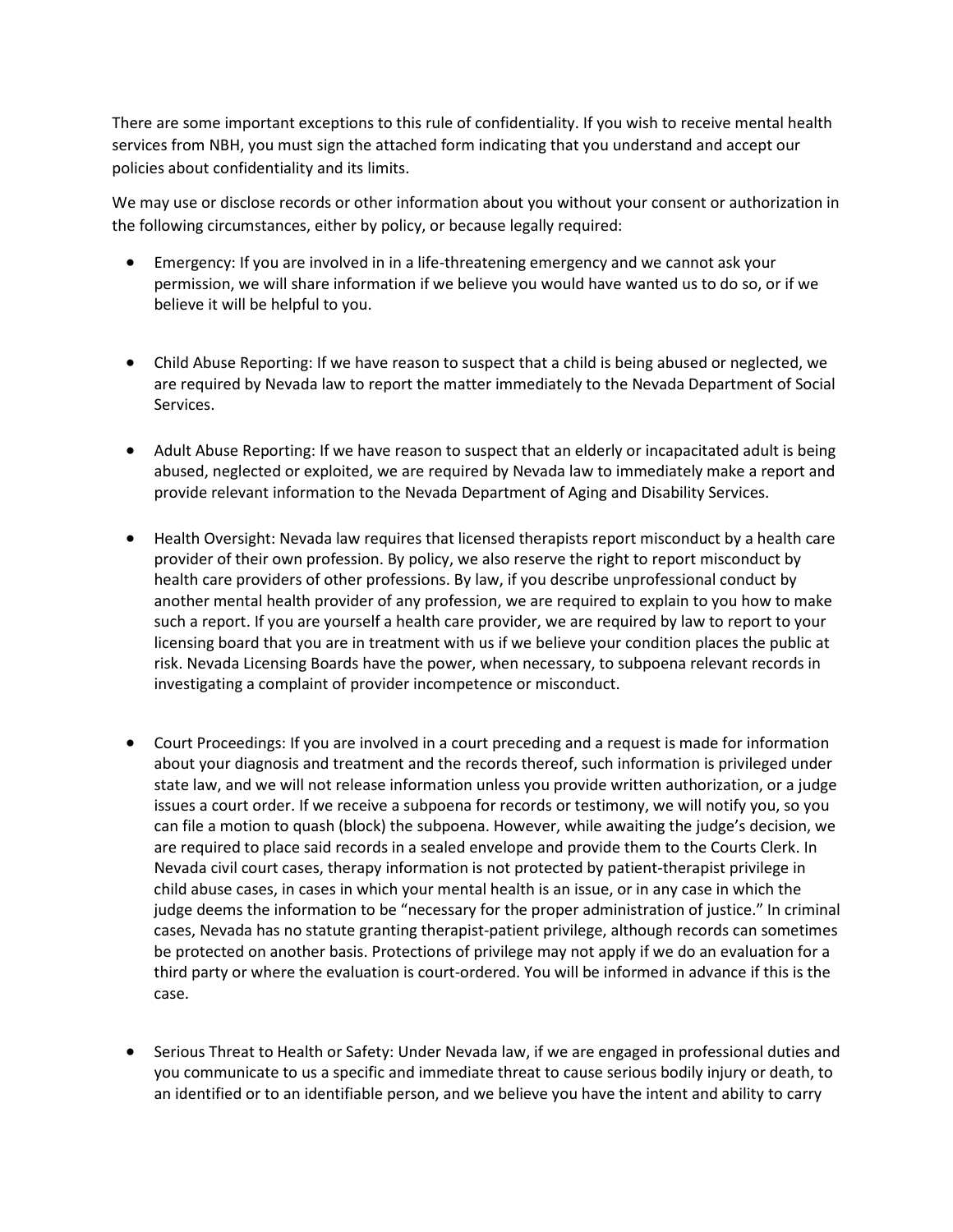out that threat immediately or imminently, we are legally required to take steps to protect third parties. These precautions may include 1) warning the potential victim(s), or the parent or guardian of the potential victim(s), if under 18, 2) notifying a law enforcement officer, or 3) seeking your hospitalization. By our own policy, we may also use and disclose medical information about you when necessary to prevent an immediate, serious threat to your own health and safety. If you become a party in a civil commitment hearing, we can be required to provide your records to the magistrate, your attorney or guardian ad litem, or a law enforcement officer, whether you are a minor or an adult.

- Workers Compensation: If you file a worker's compensation claim, we are required by law, upon request, to submit your relevant mental health information to you, your employer, the insurer, or a certified rehabilitation provider.
- Records of Minors: Nevada has a number of laws that limit the confidentiality of the records of minors. For example, parents, regardless of custody, may not be denied access to their child's records. Other circumstances may also apply, and we will discuss these in detail if we provide services to minors.

## **III. Patient's Rights and Provider's Duties:**

- Right to Request Restrictions-You have the right to request restrictions on certain uses and disclosures of protected health information about you. You also have the right to request a limit on the medical information we disclose about you to someone who is involved in your care or the payment for your care. If you ask us to disclose information to another party, you may request that we limit the information we disclose. However, we are not required to agree to a restriction you request. To request restrictions, you must make your request in writing, and tell us: 1) what information you want to limit; 2) whether you want to limit the use, disclosure or both; and 3) to whom you want the limits to apply.
- Right to Receive Confidential Communications by Alternative Means and at Alternative Locations — You have the right to request and receive confidential communications of PHI by alternative means and at alternative locations. (For example, you may not want a family member to know that you are seeing a provider at NBH. Upon your request, we will send all communications to another address. You may also request that we contact you only at work, or that we do not leave voice mail messages.) To request alternative communication, you must make your request in writing, specifying how or where you wish to be contacted.
- Right to an Accounting of Disclosures You generally have the right to receive an accounting of disclosures of PHI for which you have neither provided consent nor authorization (as described in section III of this Notice). On your written request, we will discuss with you the details of the accounting process
- Right to Inspect and Copy In most cases, you have the right to inspect and copy your medical and